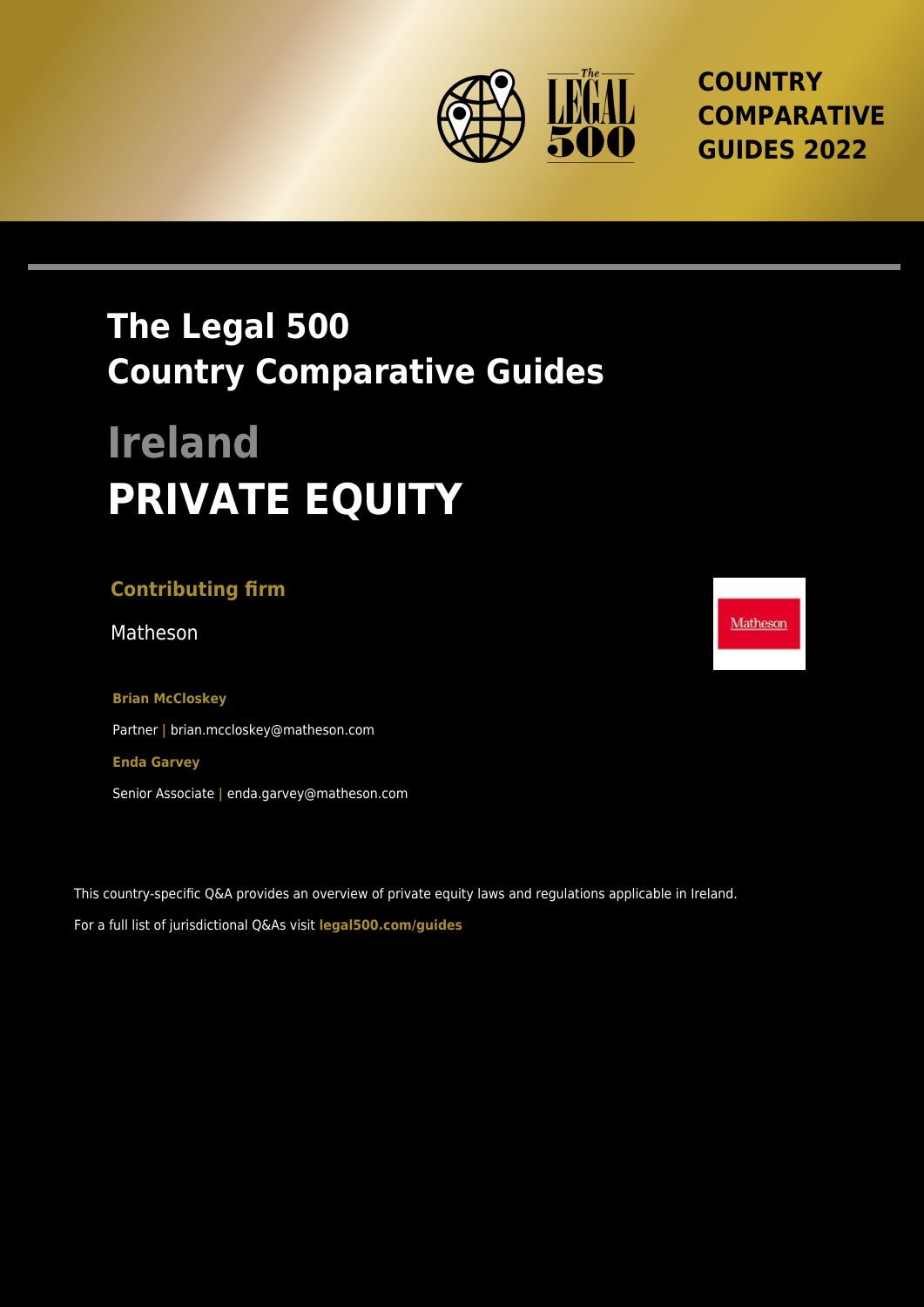## **IRELAND PRIVATE EQUITY**



#### **1. What proportion of transactions have involved a financial sponsor as a buyer or seller in the jurisdiction over the last 24 months?**

There has been a marked increase in the number of transactions involving financial sponsors in the Irish market over the last 24 months, although this is really just an acceleration of a general trend that has been seen in the Irish M&A market over a number of years. In 2020, financial sponsors were involved in 39 of 173 transactions undertaken in Ireland, approximately 23% of the overall market. PE sponsors continued to represent a significant part of Ireland's M&A market in 2021, with the volume of transactions involving financial sponsors increasing to its highest level in seven years – 57 of the total of 169 transactions undertaken, approximately 34% of the overall market.

In addition, in the first half of 2021, the value of M&A transactions involving financial sponsors increased significantly – up almost 500% years on year to a total of €9.8bn. There has also been a noticeable increase in Ireland in the number of bolt-on acquisitions being undertaken by PE backed portfolio companies. We anticipate that financial sponsors, both domestic and international, and their portfolio companies will continue to play a significant part in Irish M&A activity over the course of 2022 and beyond.

#### **2. What are the main differences in M&A transaction terms between acquiring a business from a trade seller and financial sponsor backed company in your jurisdiction?**

The two most significant differences are: (i) the pricing mechanism used, with trade sellers typically favouring a completion accounts mechanic whereas financial sponsors tend to have a preference for pricing the transaction on a locked box basis and (ii) the manner in which contractual risk and the related warranty

protection is dealt with in the transaction documents, the use of W&I insurance being much more prevalent with financial sponsors than trade sellers.

Financial sponsor sellers will, for the most part, only given fundamental warranties in respect of title and capacity and whilst the target's management team will provide some level of warranty cover in respect of commercial warranties, the cap on liability for such management warranties will typically be significantly lower than the overall purchase price, hence the frequent use of W&I to cover the "gap" risk. On the other hand, trade sellers will typically provide both fundamental and commercial warranties, albeit there has been a noticeable reduction in liability caps for commercial warranties in trade sales as the M&A market has become more competitive.

#### **3. On an acquisition of shares, what is the process for effecting the transfer of the shares and are transfer taxes payable?**

The transfer of shares in an Irish company must be (i) evidenced in writing by executing a share transfer form and (ii) signed by the transferor and, in the case of shares which are not fully paid, or an unlimited company, the transferee. It is also important to check the articles of association or the company constitution to ensure there are no restrictions on the transfer or issue of shares. Where the target is an Irish incorporated company, an Irish stamp duty cost will generally arise upon the acquisition of the shares, at a rate of 1% on the consideration paid (or market value, if higher), depending on how the investment is structured. For certain real estate holding companies, a higher stamp duty rate of 7.5% may apply.

#### **4. How do financial sponsors provide comfort to sellers where the purchasing entity is a special purpose vehicle?**

On larger transactions, financial sponsors will typically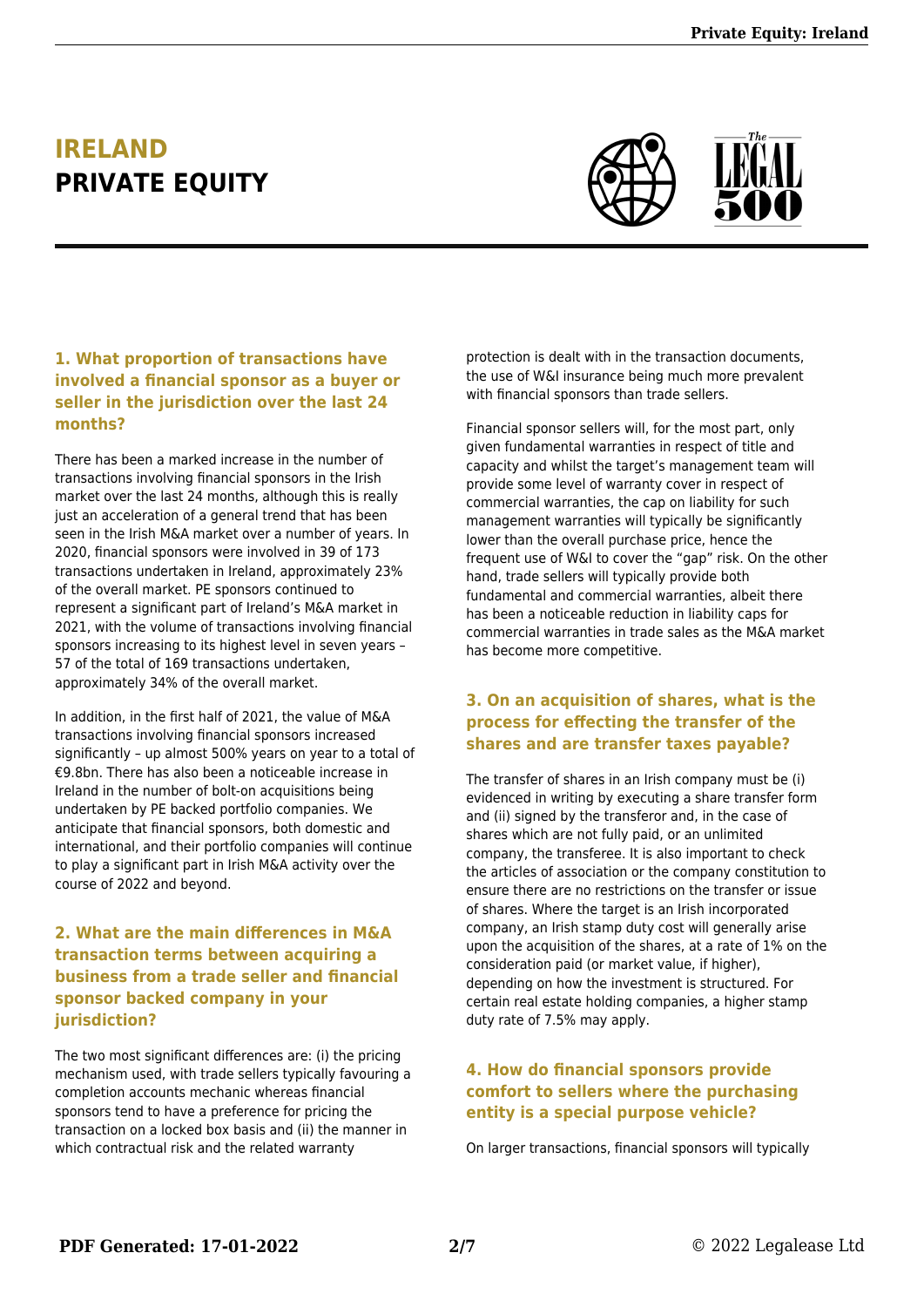issue equity commitment letters, which are supported by legal opinions. Equity commitment letters are usually structured as an irrevocable commitment given by the fund to the acquisition vehicle pursuant to which the financial sponsor commits itself to invest certain funds in the acquisition vehicle for the purpose of either paying the purchase price or, if closing does not occur as a result of the purchaser's breach, a damages claim. The seller can then enforce its right to specific performance of this commitment letter directly against the PE fund if it fails to comply with its terms. A bank or institutional lender may also provide a loan commitment letter which will be conditional on the occurrence of certain events as set out in the sale and purchase agreement. On smaller transactions, financial sponsors may opt to provide comfort to the sellers through certain fund representations made in the share purchase agreement.

#### **5. How prevalent is the use of locked box pricing mechanisms in your jurisdiction and in what circumstances are these ordinarily seen?**

Previously, completion accounts were the most commonly used pricing mechanism in Ireland however, locked box mechanisms have been used on the majority of PE exits in recent years. The locked box mechanism provides greater certainty as to the purchase price at signing, greater control over financial information, fixing the date of economic transfer of the target before completion and prompt distribution of sale proceeds to sellers after completion. Despite the growing popularity of locked box mechanisms, given the number of deals involving international (and in particular US) buyers, where no financial sponsor is involved, completion accounts continues to be the most commonly used pricing mechanism, albeit only marginally.

#### **6. What are the typical methods and constructs of how risk is allocated between a buyer and seller?**

The allocation of risk between a buyer and seller is very deal specific in Ireland. The current market for sale terms remains, on balance, relatively seller friendly, particularly in those markets which have been less impacted by COVID – Pharmaceuticals, Technology and Media and Telecommunications.

Financial sponsor sellers will typically assume limited contractual liability under a share purchase agreement in relation to operational matters. Financial sponsor buyers will expect title and capacity warranties and also customary commercial warranties from sellers, save in

respect of financial sponsor sellers, where the position outlined in paragraph 2 above is generally accepted.

W&I insurance has become increasingly popular in the Irish M&A marketplace in recent years. Typically, a buyer will want the warranties to be as far-reaching and broad as possible whilst a seller will seek to limit the scope of the warranty to reduce the financial impact arising from a warranty claim. Depending on the level of cover acquired, the policy can be used to reduce the seller's liability to as low as EUR1 for certain assets – in particular property assets, although we are seeing more and more this EUR1 cap applying in other industries. However, the seller typically retains risk for the title and capacity warranties, and full liability will apply if the seller has been found to have acted fraudulently or engaged in willful misconduct or willful deceit.

Financial caps on seller liability for breach of warranty claims of between 25% and 50% of the overall purchase price is common on mid-market and higher value transactions, whereas historically market practice in Ireland would have been for 100% of the overall purchase price to be "on risk" for breaches of warranty. In Ireland, a separate tax deed is typically used to allocate tax risk between a buyer and seller.

#### **7. How prevalent is the use of W&I insurance in your transactions?**

The increased use of W&I insurance has been a major development in the structuring of M&A transactions in Ireland in recent years. This has been particularly true over the last two to three years as a greater proportion of businesses which have been acquired by financial sponsors in recent years are now being brought to market, with the use of W&I insurance being a common feature of such exits. W&I insurance bridges the gap between the buyer's need for strong deal protection and a seller's desire for a clean exit free of residual liabilities. W&I insurance benefits both the buyer and seller as any potential liability arising out of a breach of warranty and/or indemnity transfers from the parties to the insurance provider and can provide significant comfort to a buyer and seller in a transaction. We are not aware of any material claims under W&I policies that have issued on Irish transactions in recent years.

#### **8. How active have financial sponsors been in acquiring publicly listed companies and/or buying infrastructure assets?**

Public to private transactions by financial sponsors are rarely seen in the Irish market. There were no such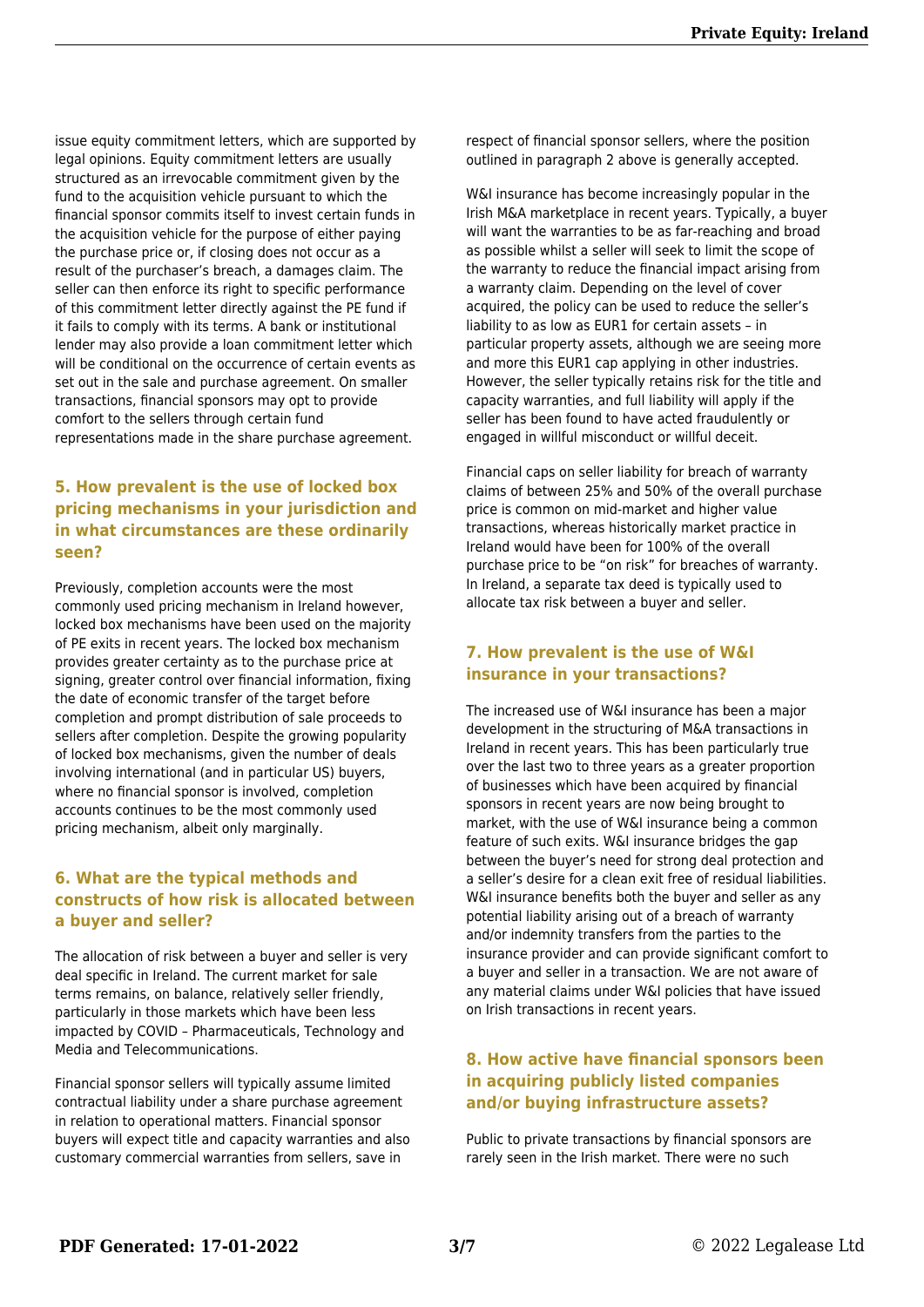transactions in 2021 or 2020. A public-to-private transaction is regulated by the provisions of the Irish Takeover Panel Act 1997 (as amended), the Irish Takeover Rules 2013 (Rules) and the European Communities (Takeover Bids (Directive 2004/25/EC)) Regulations 2006. The Rules regulate the conduct of takeovers of Irish companies listed on certain stock exchanges. The Irish Takeover Panel oversees the application of the Rules to specific transactions. Financial sponsors are particularly active in the Irish infrastructure market. By way of illustration, a notable infrastructure transaction in the Irish market in 2021 was Macquarie's acquisition of Ireland's largest waste company, Beauparc Utilities Holdings Limited ("Beauparc") from founder Eamon Waters and Blackstone Tactical Opportunities Fund. Beauparc is a recycling and processing led wasteto-resource business with a market leading position across Ireland, and a significant growing presence in the UK and the Netherlands.

#### **9. Outside of anti-trust and heavily regulated sectors, are there any foreign investment controls or other governmental consents which are typically required to be made by financial sponsors?**

The EU Investment Screening Regulation became fully operational across the EU on 11 October 2020. Where foreign direct investments are likely to affect security or public order, Member States are subject to mandatory cooperation and information sharing requirements. In 2020 the Irish Government agreed to draft legislation, the Investment Screening Bill 2020, which will give effect to this regulation. According to an Irish Government press release, the proposed legislation will empower the Department of Enterprise, Trade and Employment to investigate, authorise, condition, prohibit or unwind foreign investments into Ireland by non-EU investors, based on a range of security and public order criteria. However, the draft Irish legislation has not yet been published. It was hoped that the legislation would be ready in the first half of 2021 and it is now anticipated that the legislation will enter into force in 2022. Therefore, the potential impact on the M&A market is not yet clear, in particular, it is not clear what type of transactions are likely to be subject to review (and the extent of that review). It is expected that the Irish approach to implementation will seek to maintain Ireland's attractiveness as a location for inward investment, while reflecting the need to take into account national security and public order considerations in certain strategically important sectors. For now, Ireland is to comply with the cooperation and information sharing requirements under the EU Investment Screening Regulation. Outside of the above

and certain mandatory regulatory approvals and governmental consents in specific regulated sectors such as healthcare, financial services and media, no other controls apply to financial sponsors.

#### **10. How is the risk of merger clearance normally dealt with where a financial sponsor is the acquirer?**

In Ireland, competition clearances are, where applicable, a condition precedent to completion, leading to a split signing and completion pending approval from the Competition and Consumer Protection Commission. The risks of competition clearance are often passed on to the purchaser by the use of a "strict hell or high water" clause, which may include an obligation on the purchaser to make any required divestments or litigate in the event the transaction is challenged from a competition perspective.

**11. Have you seen an increase in the number of minority investments undertaken by financial sponsors and are they typically structured as equity investments with certain minority protections or as debt-like investments with rights to participate in the equity upside?**

Minority investments undertaken by financial sponsors have increased in Ireland in recent years and this is something we expect to see continue as dedicated minority funds enter the market, both local and international.

There are a variety of capital structures used, ranging from ordinary equity investments with certain control rights, preferred equity or debt-like structures with limited governance rights but with the ability to participate in equity returns. While not a major feature of the Irish market in recent years, mezzanine debt and convertibles have also become more common. Typically, a financial sponsor who is taking a minority position will seek certain rights and protections including tag along and drag along rights, the ability to appoint a director, a right to information about the company, rights of first refusal in respect of new equity or debt issuances and board representation. It is important that a well negotiated shareholders agreement is put in place to ensure a minority investor obtains adequate protection, but in a way which does not unduly stifle the development of the relevant business.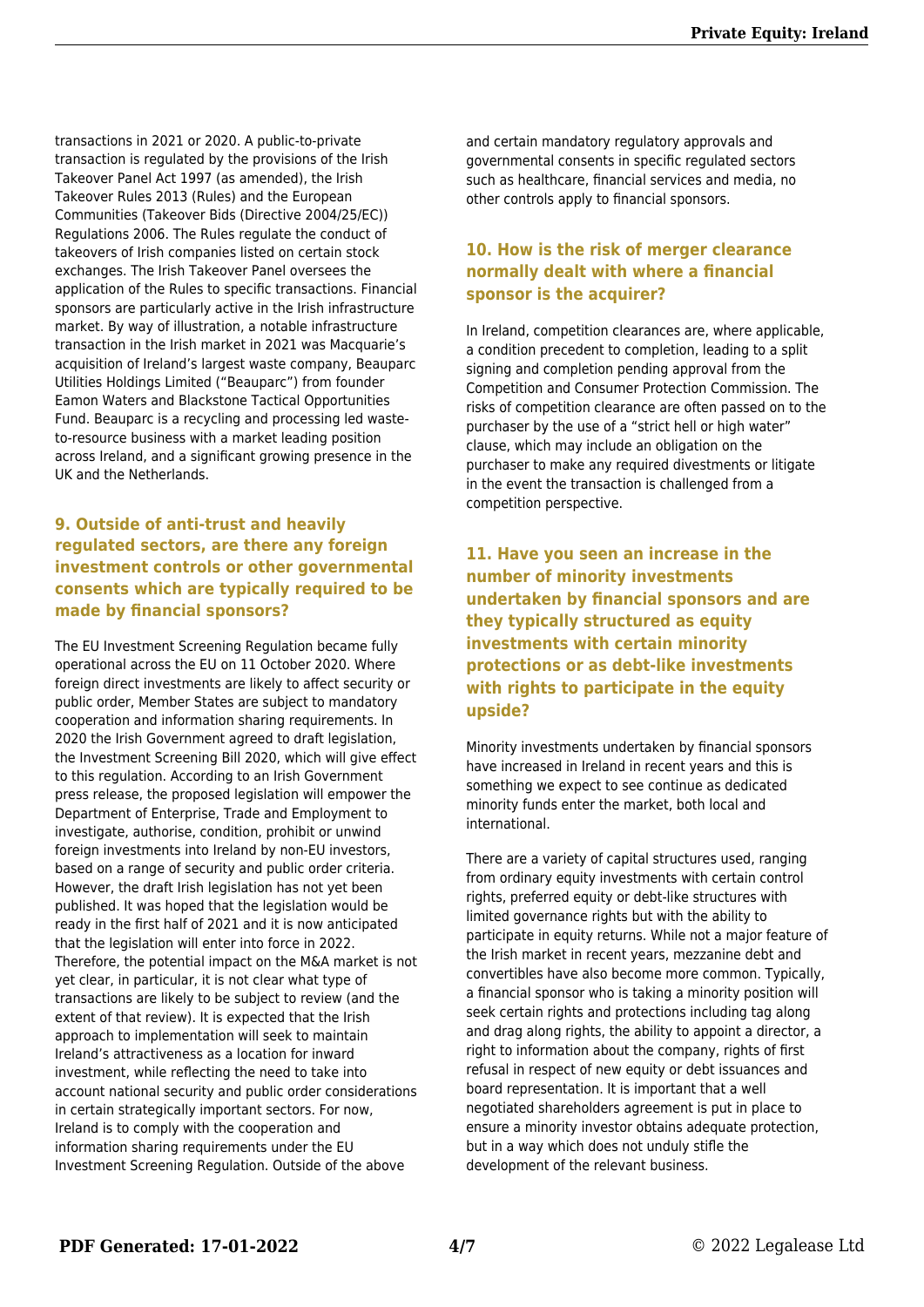#### **12. How are management incentive schemes typically structured?**

A common management incentive scheme in Ireland is granting the managers of the selling entity direct equity interests in the purchaser's acquisition group structure. The positive aspects of this structure are that the equity can result in gains being subject to capital gains tax treatment when the managers roll-over into the purchaser structure upon their disposal of shares in the target company. This can be contrasted with the tax treatment that applies to share option, exit bonus or phantom share schemes which attract higher rates of tax for the individuals and social security contributions for the portfolio company which employs them.

#### **13. Are there any specific tax rules which commonly feature in the structuring of management's incentive schemes?**

In general, whilst share incentivisation is common in Ireland, the tax treatment of most forms of share incentivisation is not particularly advantageous for employees/directors based in Ireland, with marginal rates of income tax, universal social charge and social security generally applying on any benefits obtained (subject to the comments below). However, if the shares that the employees receive qualify as "restricted shares" (under Irish tax rules), there could be a material abatement of up to 60% of the taxable value of the shares for Irish tax purposes (subject to certain qualifying conditions being met). This is, potentially, very favourable for employees/directors. Ireland also introduced a "Key Employee Engagement Programme" ("KEEP") which provides for an exemption from income tax, universal social charge and social security arising on the exercise of a qualifying share option to acquire shares in a qualifying company in the SME sector, provided certain conditions are satisfied. To date, we have seen a limited take up of the KEEP scheme in private equity backed businesses.

#### **14. Are senior managers subject to noncompetes and if so what is the general duration?**

Senior managers in Ireland are typically subject to noncompete clauses. While the standard duration of noncompete clauses in an employment contract for senior executives is typically between 6 and 12 months in duration, in a share purchase agreement, the noncompete period for sellers (which may include senior managers) can be up to three years in duration when the transfer of the undertaking includes the transfer of

customer loyalty in the form of both goodwill and knowhow. Like in many other jurisdictions, the balance between restraint of trade and protection of legitimate business interests makes enforceability fact specific. In equity documents involving a financial sponsor, the typical time period for key managers is between 12 and 24 months.

**15. How does a financial sponsor typically ensure it has control over material business decisions made by the portfolio company and what are the typical documents used to regulate the governance of the portfolio company?**

Including specific covenants in a shareholders' agreement (or investment agreement) is how a financial sponsor will typically ensure it has control over material business decisions made by the portfolio company. The main investment agreement will typically allow the financial sponsor to control the composition of the group's board of directors, include veto rights over material business decisions and oblige the management team to submit regular financial and event driven reporting to the sponsor for the purpose of monitoring its investment. Alternatively, or in parallel with a shareholders' agreement, a financial sponsor will hold the majority of voting rights in the target entity to ensure control over material business decisions.

#### **16. Is it common to use management pooling vehicles where there are a large number of employee shareholders?**

Typically, the management team of between four and six senior executives will individually invest for ordinary shares ("sweet equity") in their own names. Occasionally, where there is a larger pool of management investing in the sweet equity pot, this will be structured through a NomineeCo. Any arrangements put in place with the management team will be subject to a thorough tax analysis to ensure the most beneficial outcome for the participants on any exit.

#### **17. What are the most commonly used debt finance capital structures across small, medium and large financings?**

Capital financings in Ireland typically take the form of either long-term (i.e. four to five years plus one (or one plus one) year options to extend) or short-term loan facilities akin to a bridge that may be refinanced by a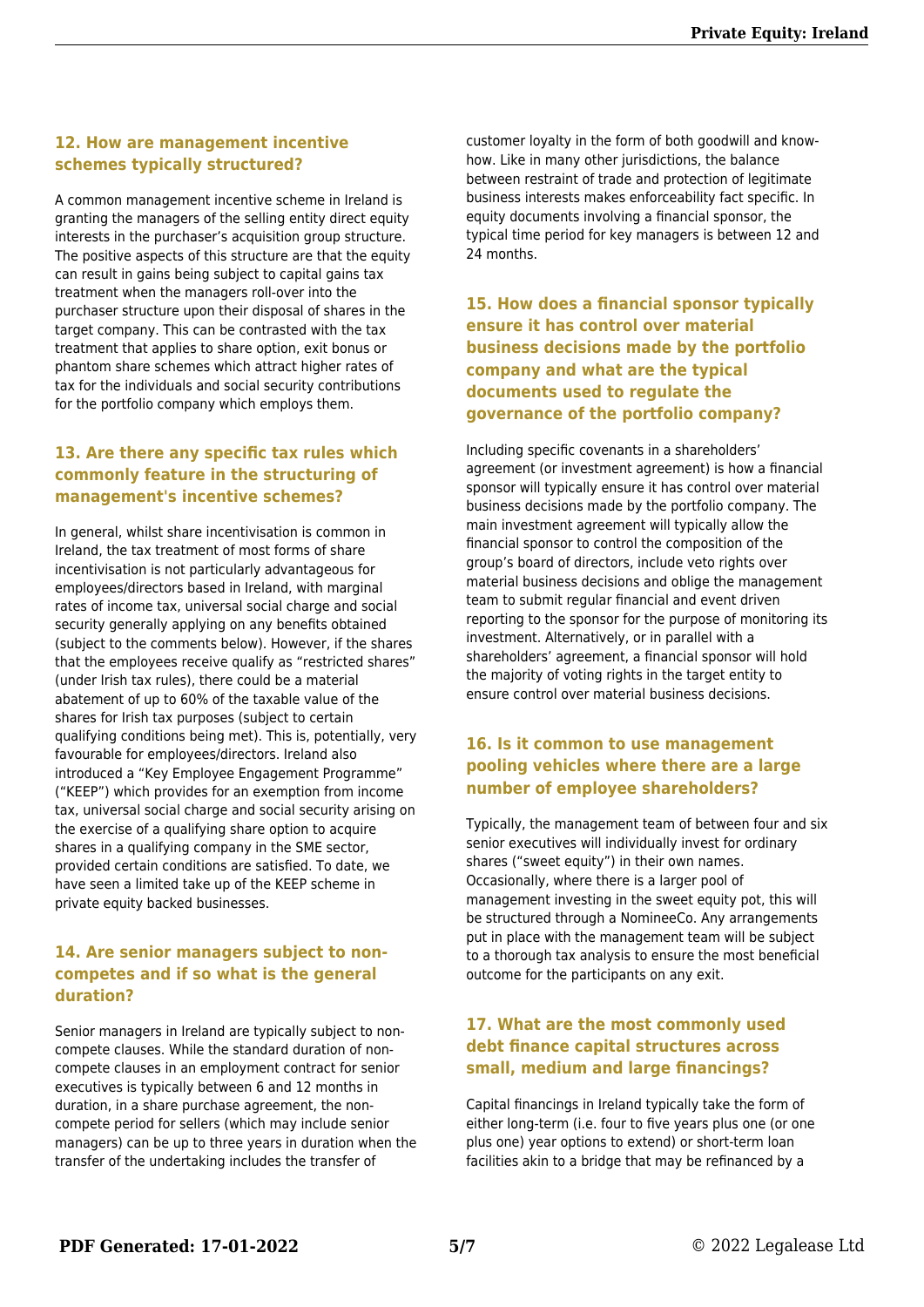bond on larger financings. Revolving facilities are commonly made available for working capital purposes. It is not uncommon for medium to large financings to have a mezzanine element. With multiple alternative credit providers having entered the Irish market in recent years, venture capital financing has increased, particularly in the fintech and pharmaceutical industries. The increase in activity in the Irish property sector has also resulted in the use of alternative financing structures, such as note issuance programmes, which enable investors who might not otherwise be permitted to lend into Ireland to build up market share. We are also seeing continued growth in alternative credit providers, as well as more traditional lenders, offering finance through investment funds. This often involves the provision of secured or unsecured subscription (or capital call) facilities to bridge capital calls to investors, thereby improving the availability of working capital and/or investment finance.

#### **18. Is financial assistance legislation applicable to debt financing arrangements? If so, how is that normally dealt with?**

Yes, it is unlawful for an Irish company to directly or indirectly give financial assistance for the purpose of an acquisition of its own shares or, where the company is a subsidiary, in its holding company. There are however a number of exemptions, with the most common exemption being the carrying out of a whitewash procedure (known as a summary approval procedure), which approves and permits the form of assistance rendering it lawful. The Companies Act 2014 introduced an additional carve out against financial assistance where the company's principal purpose in giving the assistance is not to give it for the purpose of any such acquisition (the so-called "principal purpose test") or the giving of the assistance for that purpose is only an incidental part of some larger purpose of the company (the so-called "incidental part test"), and, in each case, the assistance is given in good faith in the interests of the company.

The summary approval procedure involves a number of steps, including the swearing of a declaration by all or a majority of the directors of the relevant company that, among other things, the directors have (following full inquiry) formed the opinion that the company will be able to pay or discharge its debts and liabilities in full as they fall due for a period of twelve (12) months following the giving of the financial assistance. Shareholder and board approvals are also required. Public companies and their private subsidiaries are not able to avail of the summary approval process and thus, unless the relevant financial assistance falls within one of the other more

limited categories of exemption, it will not be permitted. Failure to comply with the prohibition on financial assistance is a criminal offence and any financial assistance (eg. guarantees, charges, etc.) granted in breach of the legislation is voidable.

#### **19. For a typical financing, is there a standard form of credit agreement used which is then negotiated and typically how material is the level of negotiation?**

The Loan Market Association's standard form leveraged facility agreement is used for most medium to large corporate loan financings in Ireland. The level of negotiation on the terms of the LMA facility agreement will vary on a deal by deal basis but, as drafting often follows a pre-agreed term sheet and commercial issues are usually agreed at an early stage of a transaction. The LMA form requires a number of Irish law related changes (particularly in relation to insolvency and tax matters), however, these amendments do not tend to be heavily negotiated. Unlike the UK or US, the Irish market is more traditional in its approach to drafting and the lenders' counsel will usually draft the loan agreement, although the strength of the sponsor can very occasionally dictate the ability of a borrower to present a "first draft" of the loan agreement.

#### **20. What have been the key areas of negotiation between borrowers and lenders in the last two years?**

Since March 2020, and throughout 2020 and 2021, a significant proportion of loans, particularly those exposed to the retail, hospitality, tourism, aviation and student accommodation sectors, have undergone a mix of payment breaks, financial covenant waivers, covenant deferral periods and longer-term covenant re-sets. In our experience, lenders are working closely with their borrowers in a constructive manner to find longer term solutions for both sides. We expect this trend to continue, although at a reducing level, with the level of longer term waivers and amendments being very much dependent on market trends in the relevant sectors. Prior to the onset of COVID-19 related issued for borrowers, financial covenants (and cures to any covenant breaches), were also a key area of negotiation, along with assignment and transfer provisions (and, in particular, the scope of white / black lists). Accordion facilities, options to extend the term and the mechanics around exercising these options also tend to be closely scrutinised. In contrast to the UK, the local Irish market has not embraced cov-lite transactions, although in some pre-March 2020 deals we were starting to see a